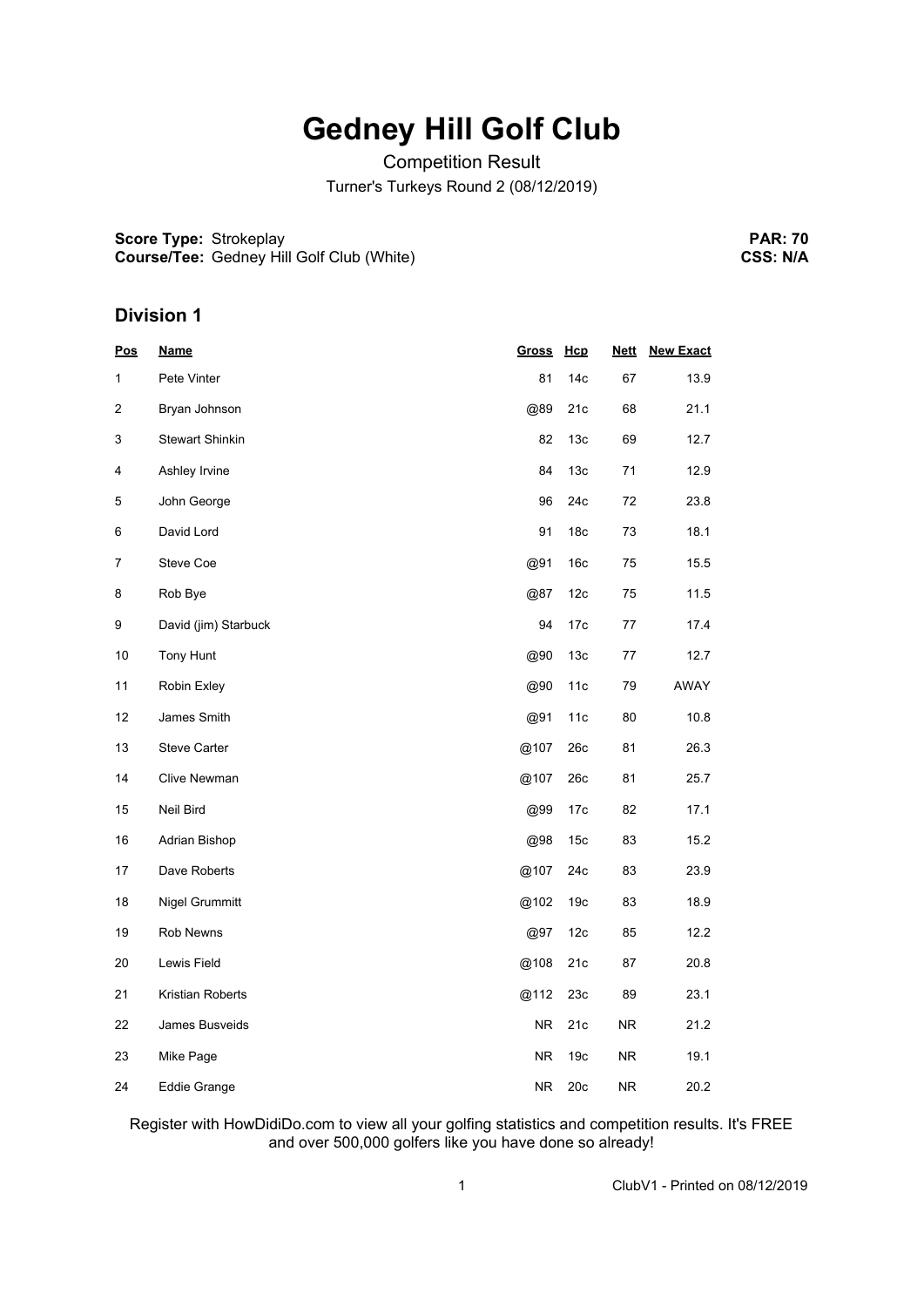**Score Type:** Strokeplay **Course/Tee:** Gedney Hill Golf Club (White)

**PAR: 70 CSS: N/A**

#### **Division 1**

**Pos Name Gross Hcp Nett New Exact**

@ = Stableford Adjusted Score

Register with HowDidiDo.com to view all your golfing statistics and competition results. It's FREE and over 500,000 golfers like you have done so already!